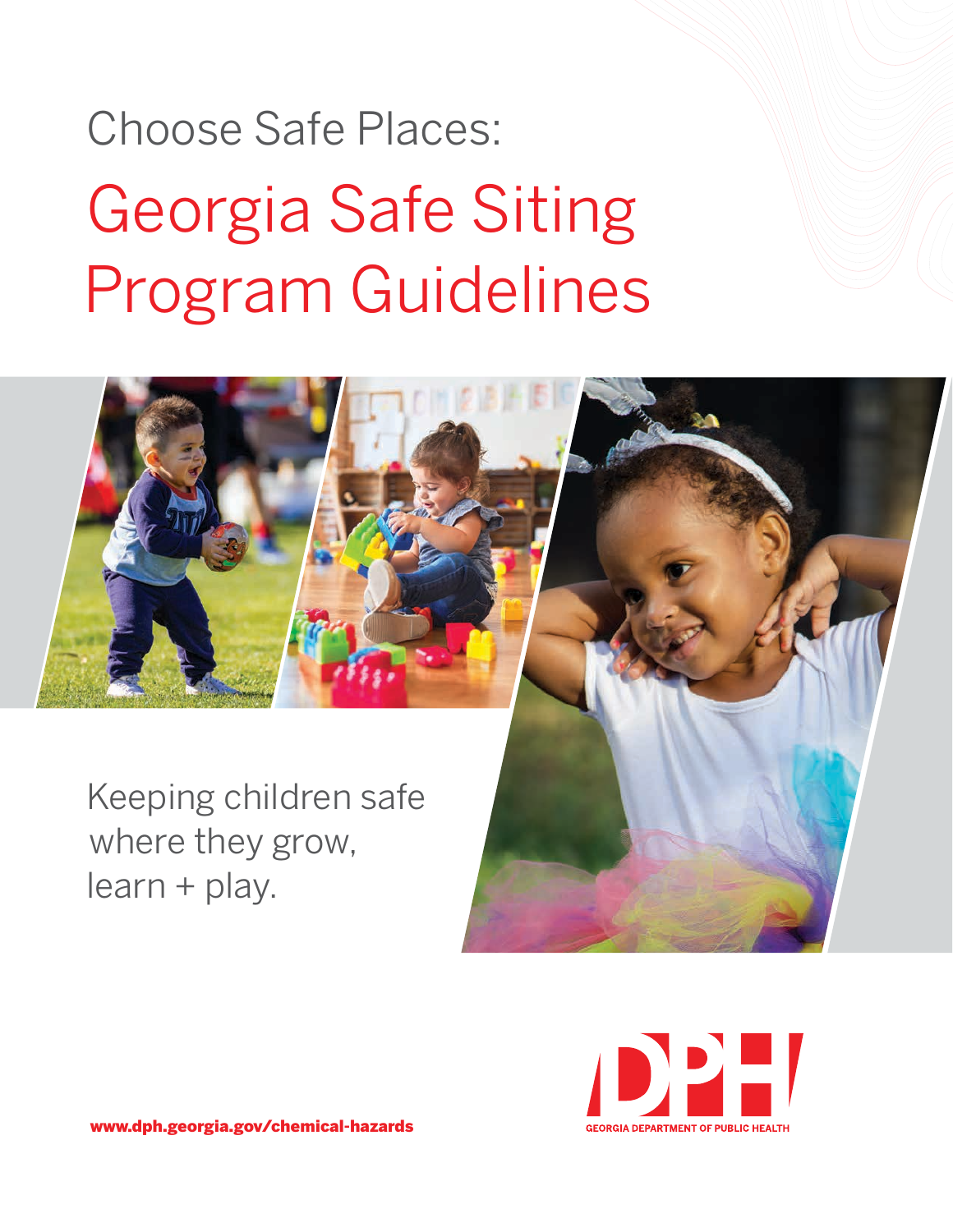# Table of Contents

Georgia Department of Public Health Environmental Health Section Chemical Hazards Program (404) 657-6534 [ga.safe-siting@dph.ga.gov](mailto:ga.safe-siting@dph.ga.gov) [www.dph.georgia.gov/georgia-safe-siting-program](http://www.dph.georgia.gov/georgia-safe-siting-program)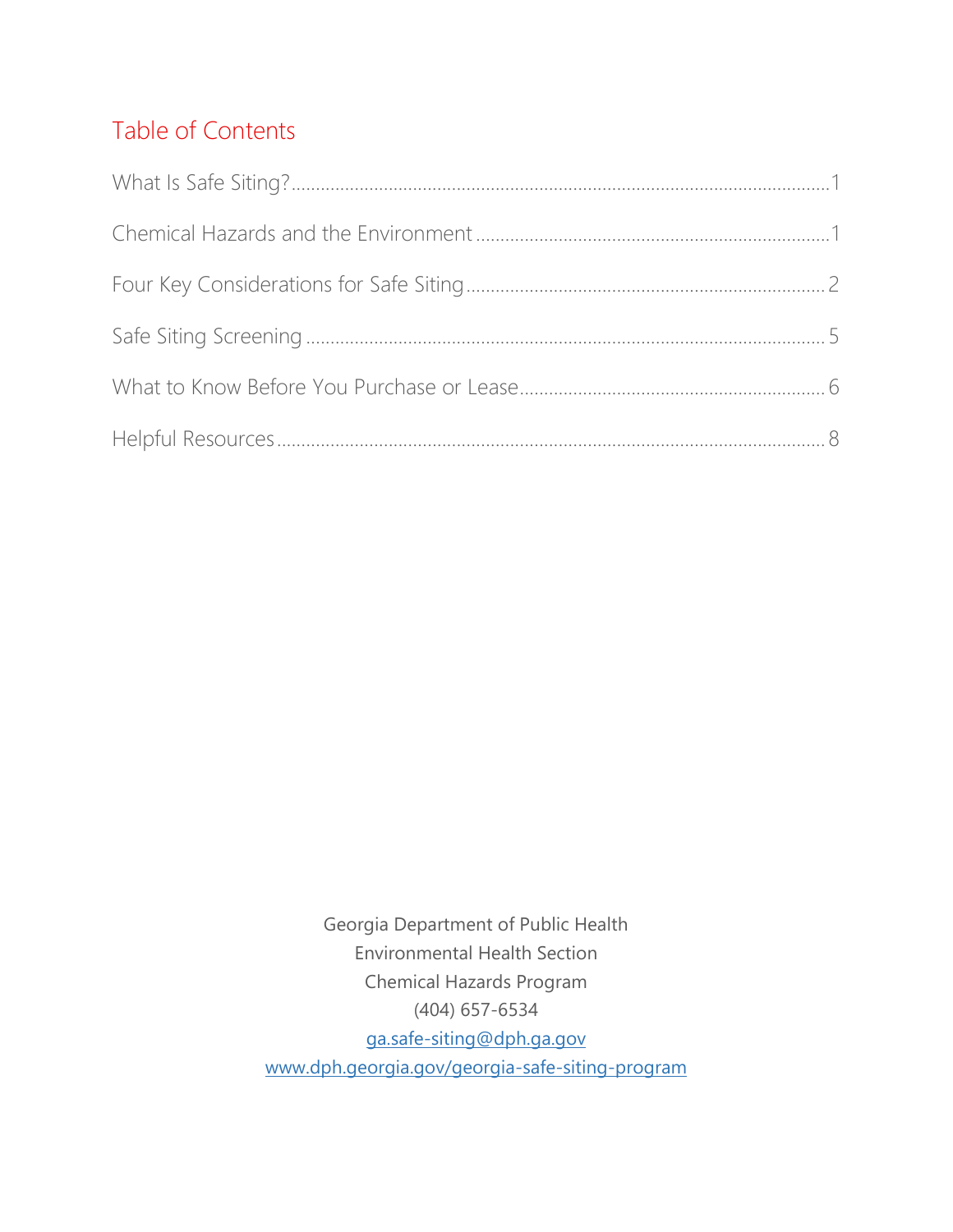# Choose Safe Places: Georgia Safe Siting Program

Selecting the right location for your child care center is essential to protect children's health and ensure the success of your business. The Georgia Safe Siting Program is designed to help child care center applicants make safer siting decisions through education and awareness. Minimize the risk to your business by carefully considering your location.

# <span id="page-2-0"></span>What is Safe Siting?

When exploring potential sites for a child care center, operators may not be aware that children and staff can come into contact with dangerous environmental chemicals like volatile organic compounds (VOCs), lead, arsenic, mercury, and pesticides as a result of current or past historical land use.

The location – or site – of a child care center can influence the potential types and amounts of chemical exposures that children may receive while under care. Even if child care centers meet current state licensing regulations, they may be located in places where children and staff can be exposed to environmental contamination. A new program might open in a contaminated industrial building that was never cleaned up, or next door to a dry cleaner or nail salon using harmful chemicals. Safe siting considers locating a property or building that is free from threat of potential exposures to hazardous chemicals early in the process of getting established and licensed. Locating child care centers on sites free of chemical and physical hazards, or where those hazards have been identified and addressed, best protects children's health.

## Did You Know?

Children are more at risk from exposures to harmful substances than adults?

- Children are not small adults.
- Their developing brains and bodies are more vulnerable to harmful chemicals
- Children drink more water and breathe more air relative to their body size than adults do.
- Crawling and hand-to-mouth behavior can increase children's exposure to toxic chemicals in the environment, which can have long-term impacts.

# <span id="page-2-1"></span>Chemical Hazards and the Environment

Children regularly face hazards where they live, learn and play, many of which originate from interactions with the environment. We use chemicals every day to help us grow food, control pests, drive cars, and manufacture products. However, exposure to some of these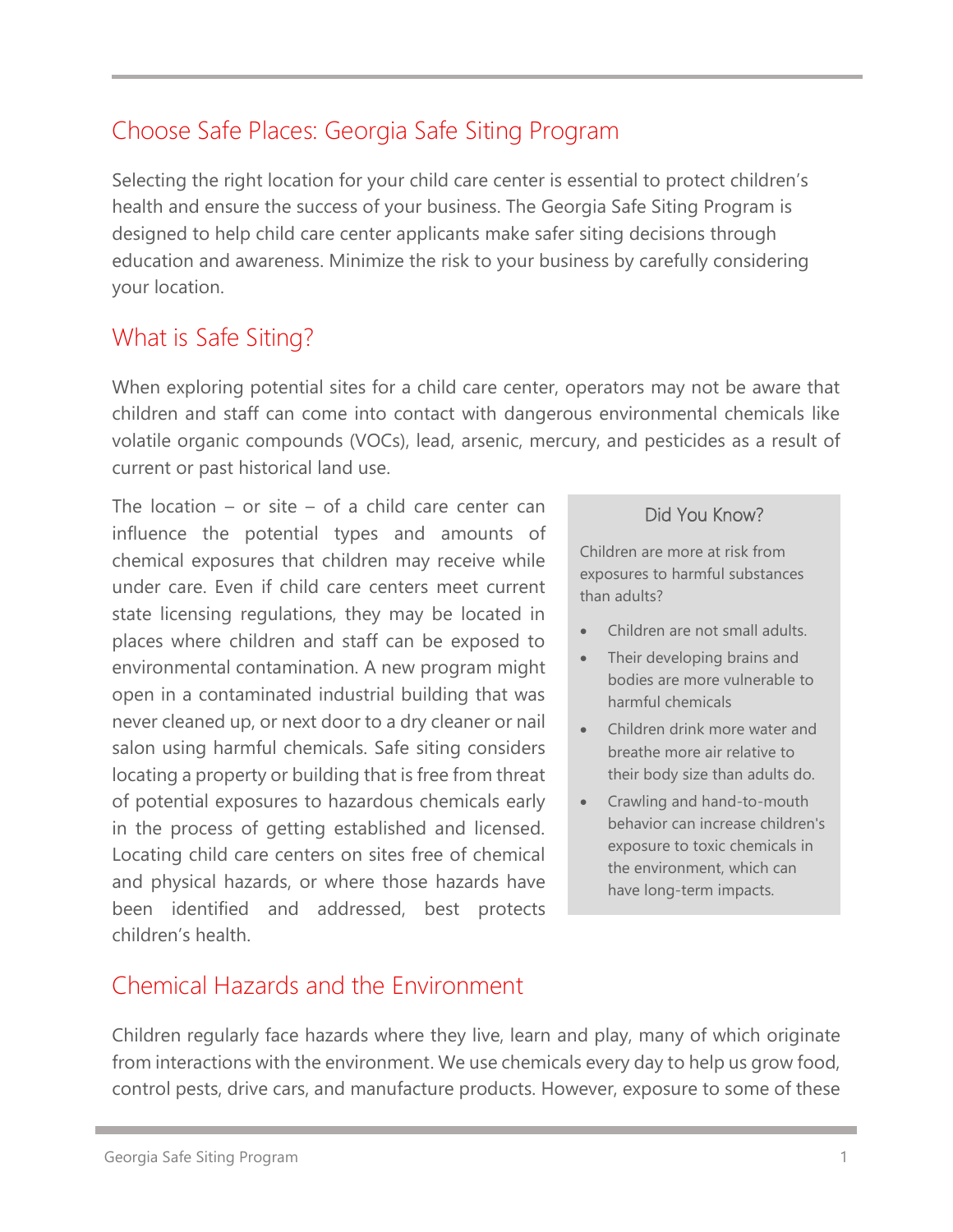chemicals can be dangerous. Chemicals in the air we breathe, water we drink, or things we touch can potentially cause harm. Because children are still growing and developing, they are uniquely susceptible to health threats from environmental exposures. These early exposures can trigger diseases and disrupt development, learning, and behavior. Many children spend large amounts of time in child care facilities, so it's important to take action to make these spaces safe from harmful environmental exposures.

# <span id="page-3-0"></span>Four Key Considerations for Safe Siting

**1. Former use of the site.** Do you know if toxic chemicals were previously produced, used, stored or disposed of at the site?

Contaminants from former use of the property can stay in the environment for a long time, even after the cause of the contamination has stopped. Knowing what the property was previously used for can help identify contaminants. Just because a property was used for something in the past does not mean it is not safe, these are just considerations and further investigation that could be useful. If it is discovered that harmful chemicals were ever made, used or dumped at or near the location in the past, it is important to ensure that these chemicals were cleaned up properly and don't pose a health risk from exposure.

Examples of businesses and industries that have the potential to use harmful chemicals include:

- Dry Cleaner
- Gas Station
- Auto Repair/Auto Painting Shop
- Landfill/Dump
- Factory/Manufacturing/Industrial
- Funeral Home
- Nail Salon
- Farming/Agriculture
- Shooting Range
- Metal Plating

Examples of items on the property to look for include:

- Metal drums or barrels
- Old cars or vehicle parts
- Construction and demolition debris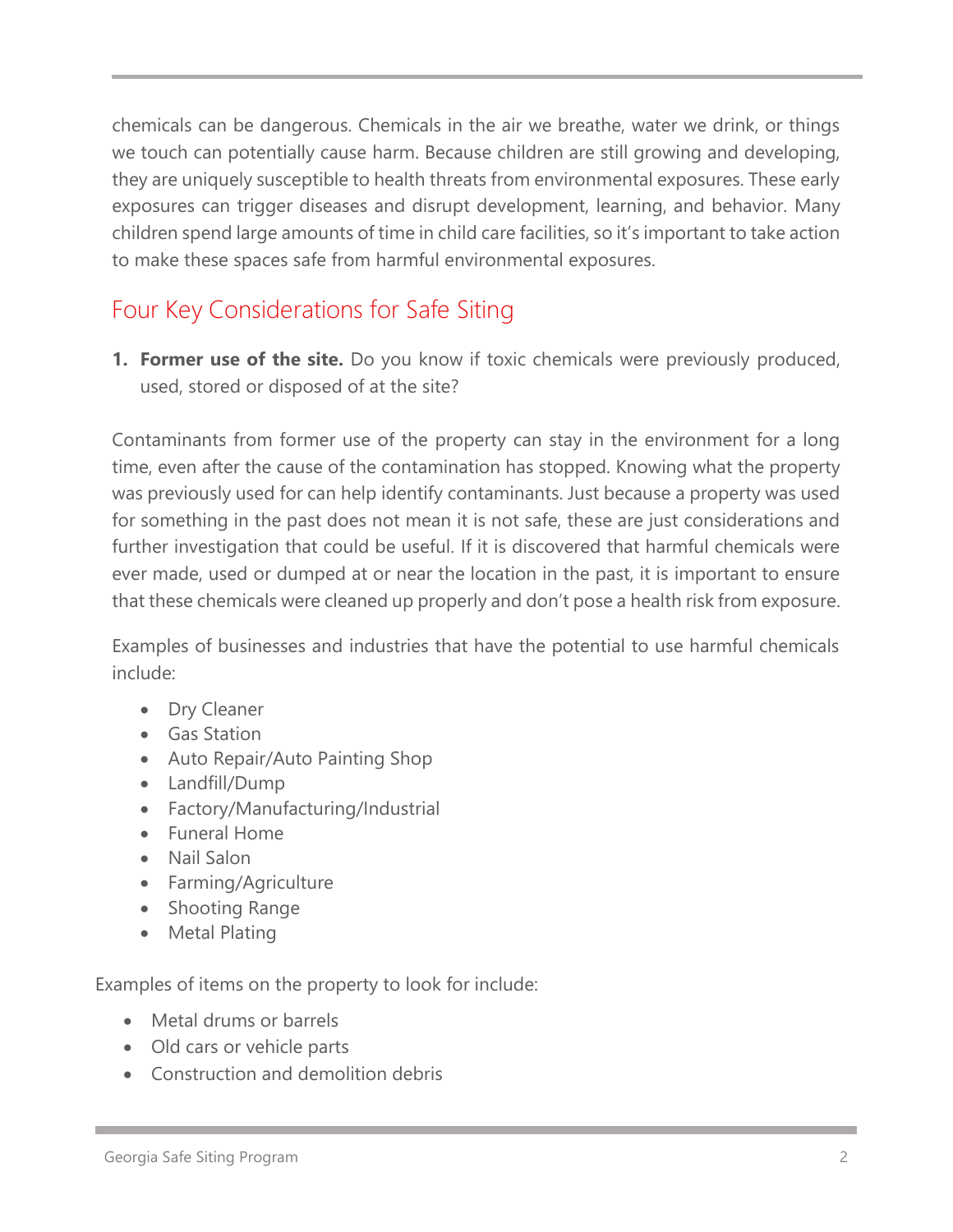To learn more about the past use of your location, check historical property records and speak with the landlord if you are planning to rent.

Not all past site use will present a problem for child care center locations. Identifying sites with problematic past use that pose as a potential risk of chemical exposure is critical to protecting the health of children.

**2. Nearby sites and activities.** Are you aware of any current use of toxic chemicals from neighboring businesses?

Former use of a site is not the only potential contributor to environmental contaminants. When considering a site for a child care center, it is important to observe nearby sites and activities that might create environmental exposures.

Since chemicals can stay in the environment for a long time, they are able to move to neighboring buildings. Are there nearby businesses using chemicals? If the building shares a ventilation system with a business like a nail salon, children could be exposed to high levels of chemicals in the air. Underground storage tanks from a gas station could leak and expose children to gasoline in playground soils, or in indoor air from vapor intrusion if shallow groundwater is contaminated.

Some nearby sites that might warrant attention include the following:

- Designated hazardous waste sites (examples: National Priorities List or Superfund sites, state listed sites, brownfields properties, other hazardous waste sites).
- Nearby business, service, or facility that might release hazardous materials into the environment (examples: auto repair, hair or nail salon, gas station, factory, farm).
- Transportation infrastructure that could result in a greater risk of hazardous exposures (examples: rail routes carrying harmful substances, transportation transfer points, trucking facilities).
- Threats posed by chemical contaminants migrating on-site to your child care center location from run-off, flooding, wind erosion, or vapor intrusion.
- **3. The presence of naturally-occurring hazards.** Do potentially harmful, naturallyoccurring substances exist on the property? Like radon or arsenic?

In addition to man-made chemicals, it is important to be aware that naturally-occurring hazards may be present at your site. Naturally occurring contamination comes from substances already in the environment, rather than from chemicals or other hazardous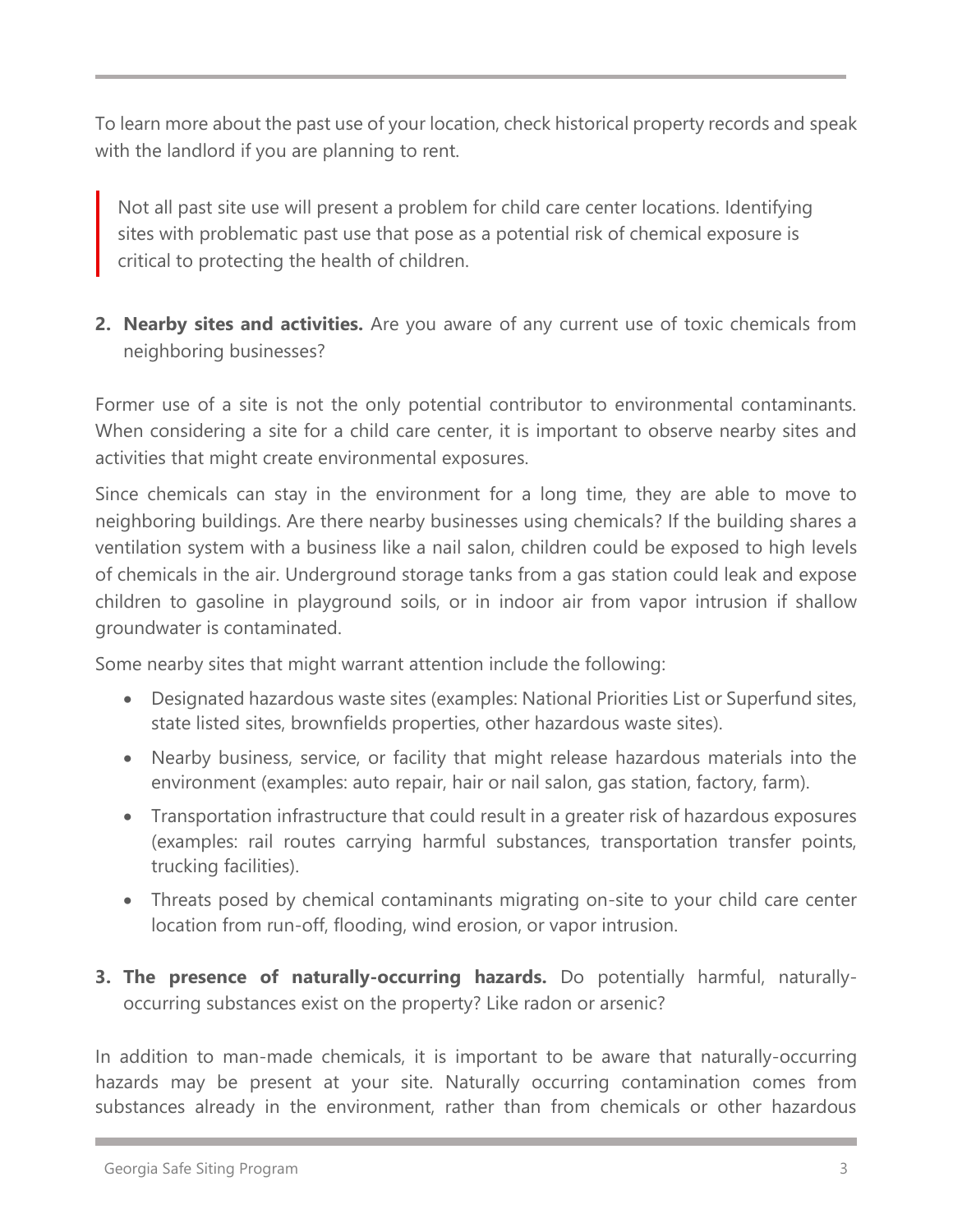## Did You Know?

Naturally occurring contaminants might be in the soil, water, or air on or near a proposed site, such as:

- Soil *Might contain arsenic or lead*.
- Groundwater *Might contain arsenic or uranium.*
- Indoor Air *Might contain radon.*

materials used or manufactured by humans. Radon is a well-known naturally occurring hazardous substance that can enter into indoor air from cracks in the foundation or slab, crawlspaces and sewer pipes. Naturally occurring contamination can be as hazardous as contamination from human activities.

Human activities sometimes create conditions allowing exposure to a naturally occurring contaminant. For example, a mining operation might disturb naturally occurring contaminants in soil and rock. Rainwater might

then wash contaminants such as lead out of exposed piles of soil and rock. The lead was naturally occurring but only became a problem when human activity disturbed it. Naturally occurring chemical contaminants might be on the property or a nearby site. If on a nearby site, the chemical contaminants might eventually migrate to the child care center at levels that could cause harm to children or facility staff by way of groundwater or air.

4. **Access to safe drinking water.** Does the site have a well that will be used for providing drinking water? Has this well been tested for drinking water quality standards? Is the water safe to drink?

It is important to know that your staff and children have a safe source of water for drinking, washing hands, and preparing food. This includes knowing that your pipes and fixtures are lead-free, and knowing that the water is free of chemicals and microbial contaminants (like bacteria and parasites). Children are especially vulnerable to chemical contaminants in drinking water because they consume more water for their body size than do adults.

Through a memorandum of understanding with the Georgia Environmental Protection Division, the Georgia Department of Public Health may regulate water wells that are used as potable water supplies for permitted food service establishments, swimming pools and tourist accommodations in Georgia. Water quality for these businesses must meet compliance standards established under the federal Safe Drinking Water Act. Private water wells in Georgia, however, are not subject to any regulatory authority or standards. Therefore, it is the well owner's responsibility to monitor the quality and ensure the safety of their drinking water.

In addition to an annual bacterial screening (W-35 analysis), it is recommended that a chemical screening (W-33C analysis) of well water is conducted every three years. The W-33C, also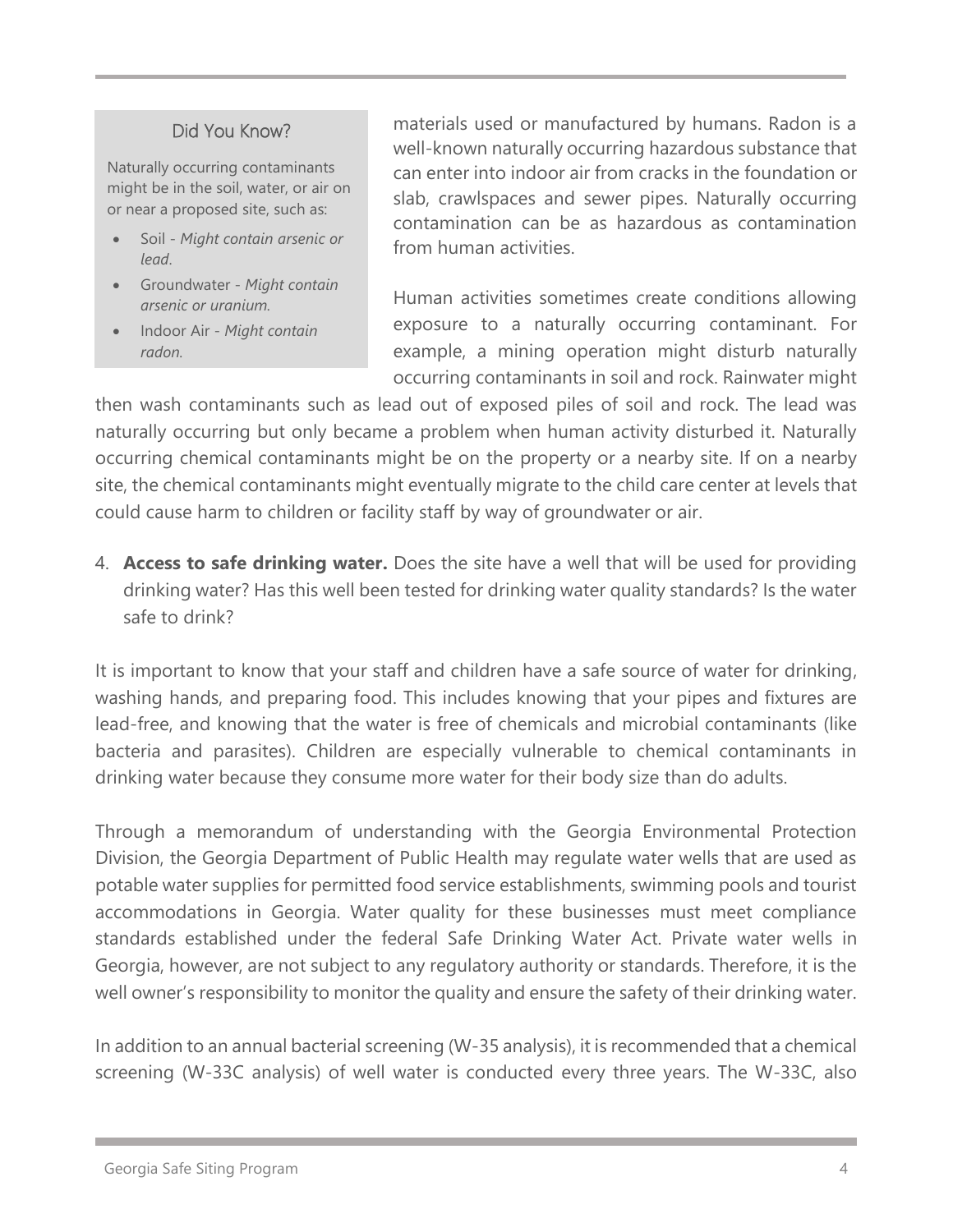known as the Private Well Chemical Test (PWCT), incorporates specific tests for arsenic and lead. Both tests are available through local UGA Extension Offices - [http://aesl.ces.uga.edu/.](http://aesl.ces.uga.edu/)

Test all wells for bacteria (W-35) at least once per year (especially shallow wells) and for toxic chemicals (W-33C) every three years.

Though public water systems are tested for harmful chemicals, the property owner is still responsible for the quality of the plumbing within the building. Homes and buildings built before 1986 are more likely have lead pipes, fixtures and solder. Lead can enter drinking water through the corrosion of plumbing materials, especially where the water has low mineral content or high acidity. The best way to know if a building might have elevated levels of lead in its drinking water is by testing the water in the building. Testing makes it possible to evaluate the plumbing and helps target remediation.

Other ways contaminants can get into drinking include:

- Naturally occurring elements and minerals.
- Agricultural use of fertilizers or pesticides.
- Manufacturing or industrial processes.
- Sewer overflows.
- Malfunctioning wastewater treatment systems, such as nearby septic systems.

# <span id="page-6-0"></span>Safe Siting Screening

To help you make the best safe siting decision, GSSP offers **FREE** screenings to child care center applicants on proposed sites. This includes applicants applying for a new license, and CCLCs or FCCLHs submitting applications for a change in location or change in ownership. By participating in our screening process, GSSP can help you make an informed decision on whether a location is safe for use. To screen the location of your proposed child care center, please visit our website [www.dph.georgia.gov/georgia-safe-siting-program](http://www.dph.georgia.gov/georgia-safe-siting-program) and complete a [Property History Questionnaire.](https://docs.google.com/forms/d/e/1FAIpQLSeTH0B5H7Q68iSsU4ubvEDjFqJXY1GlbU8Oprpjsacgalzatw/viewform?vc=0&c=0&w=1) Our staff will review your responses, along with additional information about your proposed site, and provide you with a personalized report.

Complete a Property History Questionnaire to make sure you are choosing a safe location for children! The Georgia Safe Siting Program can screen your proposed child care center, and help you identify and address common concerns at or near your location.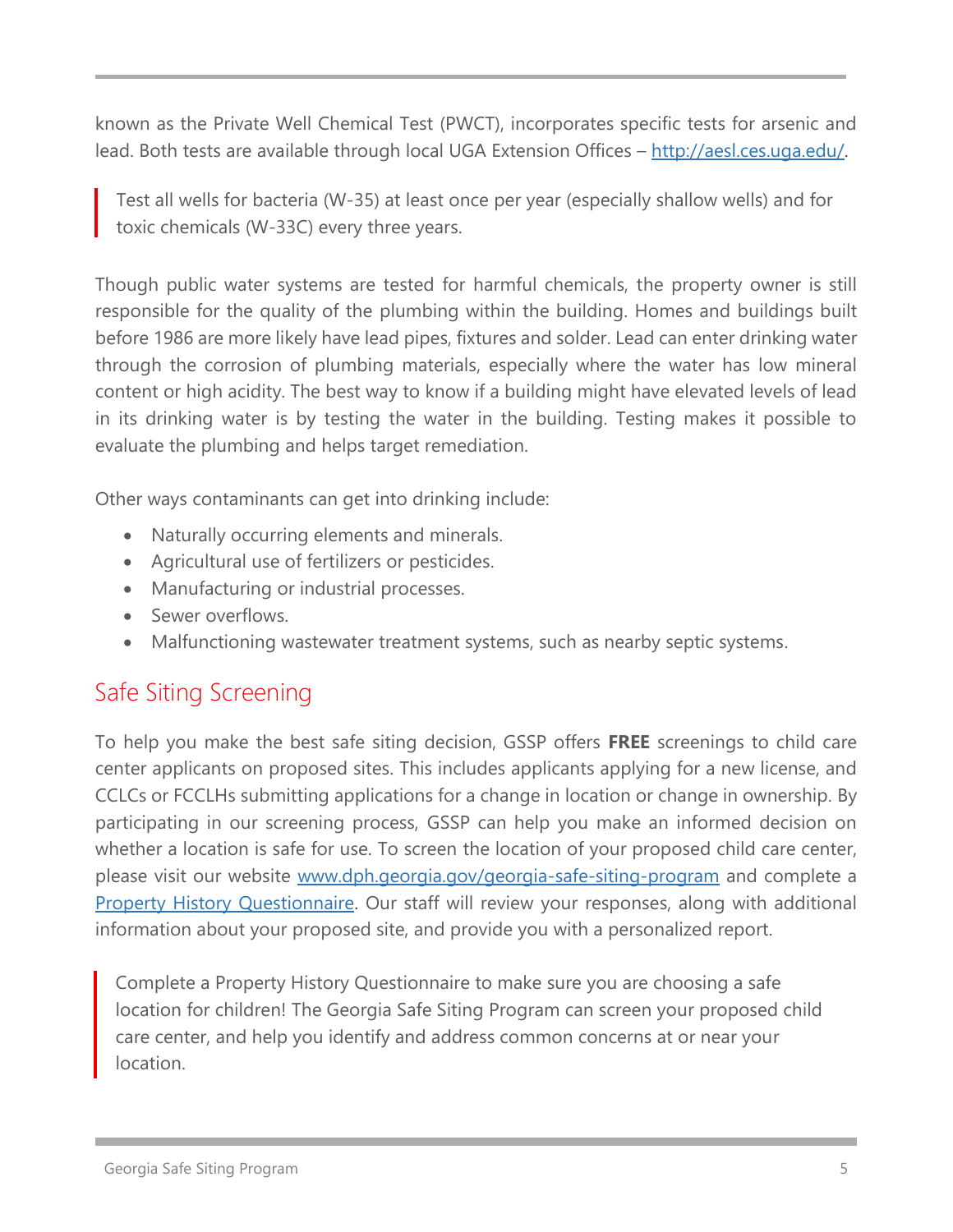# <span id="page-7-0"></span>What to Know Before You Purchase or Lease

# When was the building constructed?

In 1978, the federal government banned consumer uses of lead-containing paint. Lead from paint, including lead-contaminated dust, is one of the most common causes of lead poisoning. In young children, we know that that lead can cause:

- damage to the brain and nervous system
- slowed growth and development
- learning and behavior problems
- hearing and speech problems

Asbestos, a material that can cause lung cancer, was widely used in construction before 1977 and is still in limited use today. Removing or fully encapsulating materials containing lead or asbestos will help keep children safe. Have a certified lead-based paint consultant test the building before you commit. Have the building inspected by an accredited asbestos inspector before you commit.

*To find professionals in your area, visit the Department of Natural Resources, Environmental Protection Division website – [www.epd.georgia.gov.](http://www.epd.georgia.gov/)*

# Has the property ever been tested for radon?

Radon is a naturally occurring, radioactive gas that is produced by the natural breakdown of uranium in rock, soil and water. Odorless, colorless and tasteless, radon is the second leading cause of lung cancer in the United States. Radon can easily enter homes and buildings through cracks in the foundation and well water. The only way to know if radon exist is to test. Have your property tested for radon before committing to it.

*You can purchase a radon test kit from a local retailer or order one from UGA Extension –* [www.fcs.uga.edu/extension/home-radon](http://www.fcs.uga.edu/extension/home-radon)*.*

# What is the source of drinking water?

Public drinking water systems are regulated and tested to ensure safety. Private wells can be contaminated from outside sources. Have the water tested and the well inspected before moving forward with operations. Include annual testing of well water in your budget to ensure the safety of your drinking water.

*You can view the UGA Extension Fee Schedule for a complete listing of available tests and prices online –* <http://aesl.ces.uga.edu/>*.*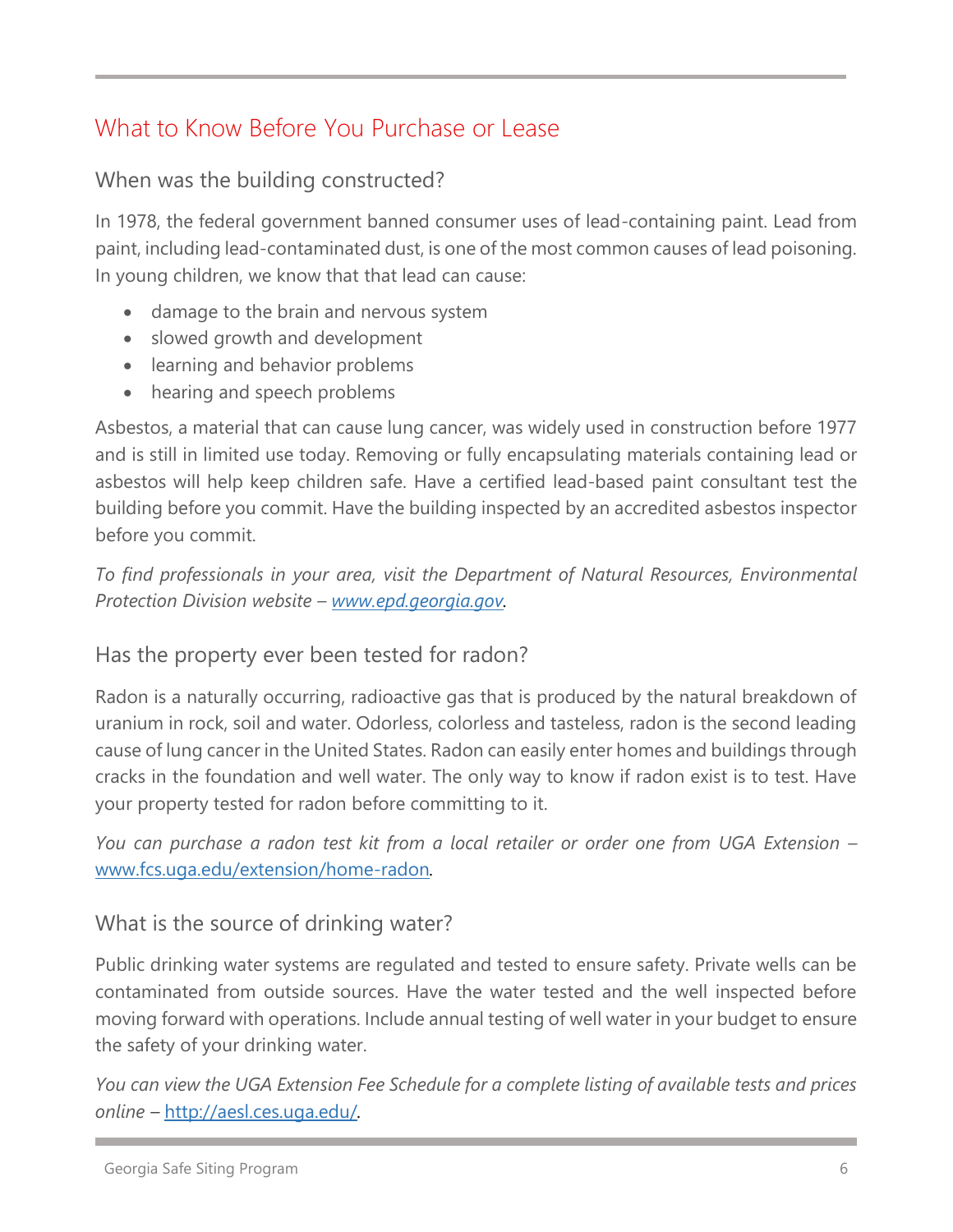# Has a Phase l Environmental Site Assessment ever been prepared for this property?

There are numerous risks involved with starting your own business. One risk that can be costly is having hazardous waste contamination discovered on property you have recently acquired. Performing an environmental site assessment prior to acquiring a property can minimize that risk.

Phase I Environmental Site Assessments were developed to evaluate environmental issues at any site previously used for commercial purposes. They can help protect property owners from legal liability if there are dangerous chemicals left on the property from previous owners. Many banks will require a Phase I Environmental Site Assessment before giving a loan to buy property. If potential concerns are found in the Phase I assessment, a follow-up Phase II or Phase III assessment may be done.

Even if a Phase I Environmental Site Assessment is not required for your property, getting one done can protect your business. You will also be able to rely on the skills of your hired environmental consultant when dealing with any issues that might come up.

# Does the property use a septic system?

Septic systems require upkeep and are usually designed for standard household use. An updated or enlarged system may be needed to meet the demands of your child care facility. Find out how old the system is and when it was last serviced. Check the design to make sure that your child care business won't overload the system's capacity. Your local county health department can help you find the permit on file. Include the costs of proper maintenance in your budgeting.

*Contact your County Environmental Health Office for more information on septic systems –* <https://dph.georgia.gov/environmental-health>*.*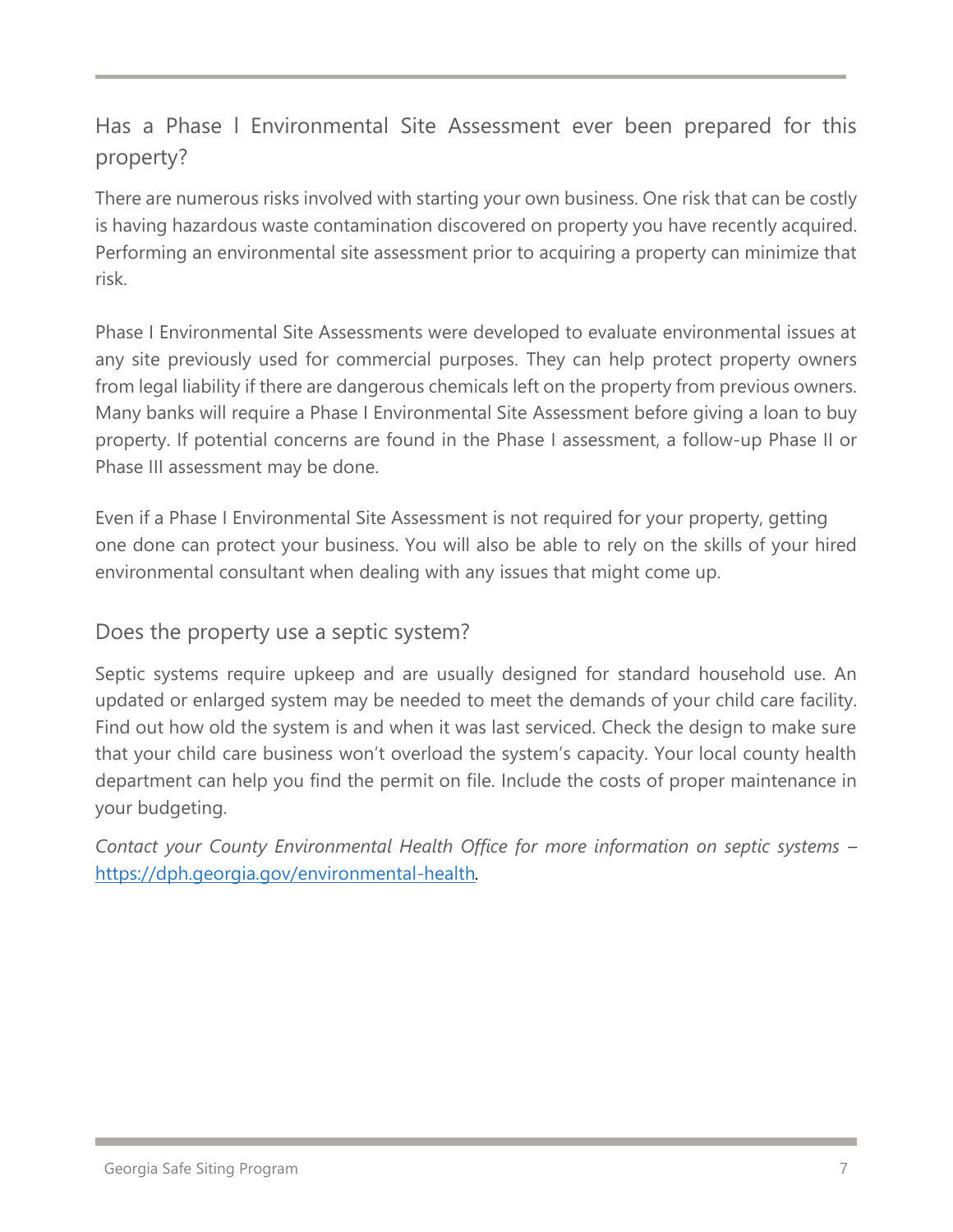# <span id="page-9-0"></span>Helpful Resources

## **Chemical Hazards**

Georgia Department of Public Health *Chemical Hazards Program*  [www.dph.georgia.gov/chemical-hazards](http://www.dph.georgia.gov/chemical-hazards)

# **Lead and Mold**

Georgia Department of Public Health *Healthy Homes and Lead Poisoning Prevention Program* [www.dph.georgia.gov/healthy-homes-and-lead-poisoning-prevention](http://www.dph.georgia.gov/healthy-homes-and-lead-poisoning-prevention)

## **Radon**

University of Georgia Cooperative Extension *Radon Education Program* [www.fcs.uga.edu/extension/home-radon](http://www.fcs.uga.edu/extension/home-radon)

## **Drinking Water**

Georgia Environmental Protection Division *Watershed Protection Branch* [www.epd.georgia.gov/watershed-protection-branch](https://epd.georgia.gov/watershed-protection-branch)

## **Soil and Water Analysis**

University of Georgia Cooperative Extension *Agricultural and Environmental Services Laboratories* <http://aesl.ces.uga.edu/>

## **Septic Tanks and On-Site Sewage**

Georgia Department of Public Health *Wastewater Management Program* www[.dph.georgia.gov/wastewater-management](https://dph.georgia.gov/wastewater-management)

## **Injury Prevention**

Georgia Department of Public Health *Injury Prevention Program* [www.dph.georgia.gov/injury-prevention-program](http://www.dph.georgia.gov/injury-prevention-program)